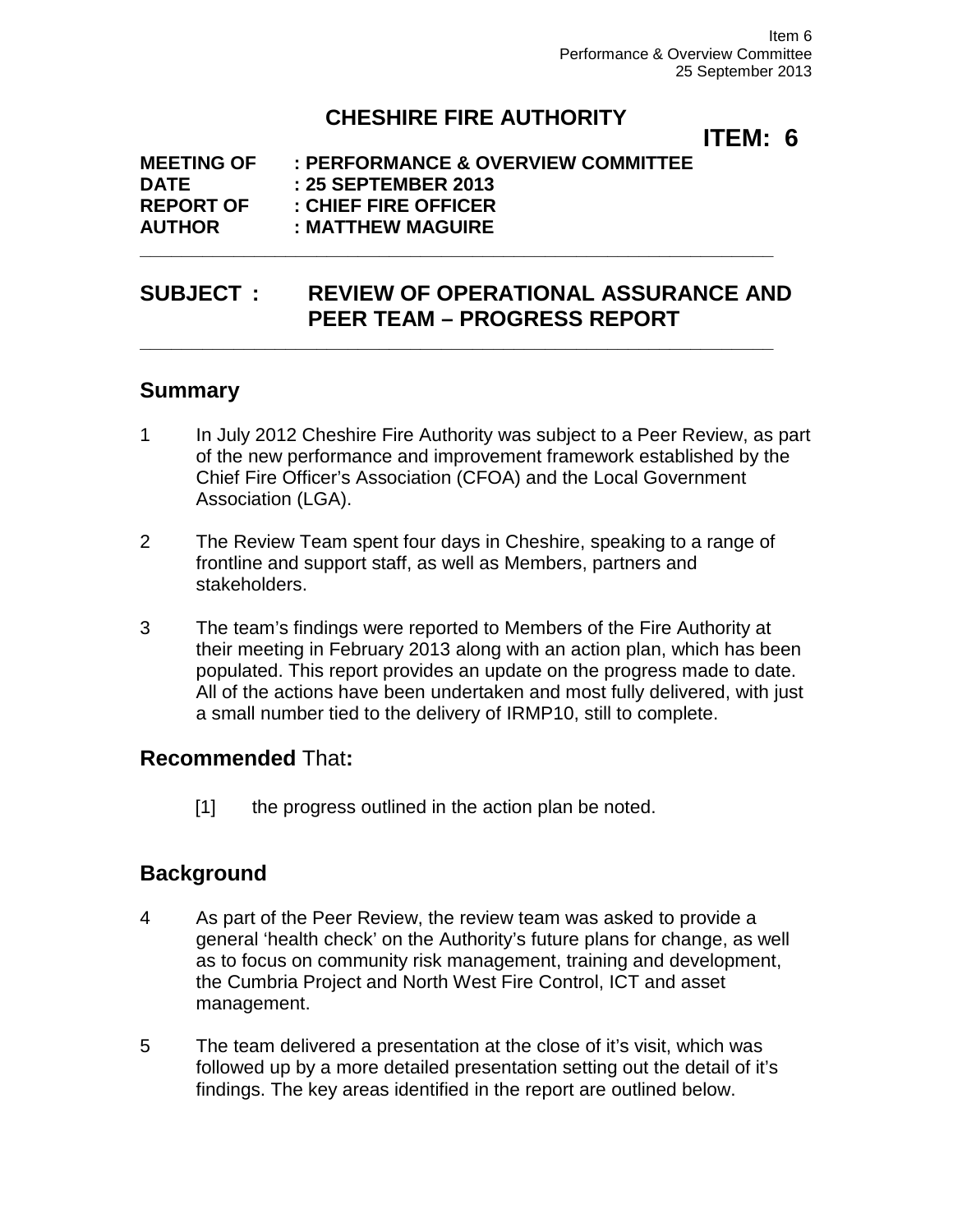#### 6 **Positive findings and areas of notable practice**

#### **Responding to future challenges**

• Fire Authority works collaboratively across political party lines with a strong ethos of 'Team Cheshire' throughout whole organisation – from firefighters to Members

### **Community Risk Management**

• Unitary Performance Groups and data sharing agreements represent notable practice

#### **Fire Control**

There is a clear vision in place the future potential to expand the remit of the shared service and we provide leadership for other services

#### **Training and development**

- Embedded approach to Incident Command and excellent facilities with a strong process for identifying training needs for staff and Members
- Excellent Member 'buddy' system and Champions ties Members firmly into the work of the Service

#### **Community Budgets and partnerships**

Well placed to be a successful partner and already viewed as a community leader with a good track record of delivery

#### **ICT and asset management**

There is clear commitment to improving the ICT infrastructure and developments like Poynton provide a good example of future asset use

### 7 **Challenges**

#### **Responding to future challenges**

- In taking the organisation forward through the difficult years ahead the Authority needs to show courage and resolve and present a vision/picture for staff and others to aim for
- The Authority needs to ensure sound financial underpinning of future plans and sufficient capacity and skills to deliver the ambition

### **Community Risk Management**

The organisation and Authority needs to understand the widespread changes to the partnership agenda caused by the introduction of an elected Police & Crime Commissioner and changes to health and other partners etc.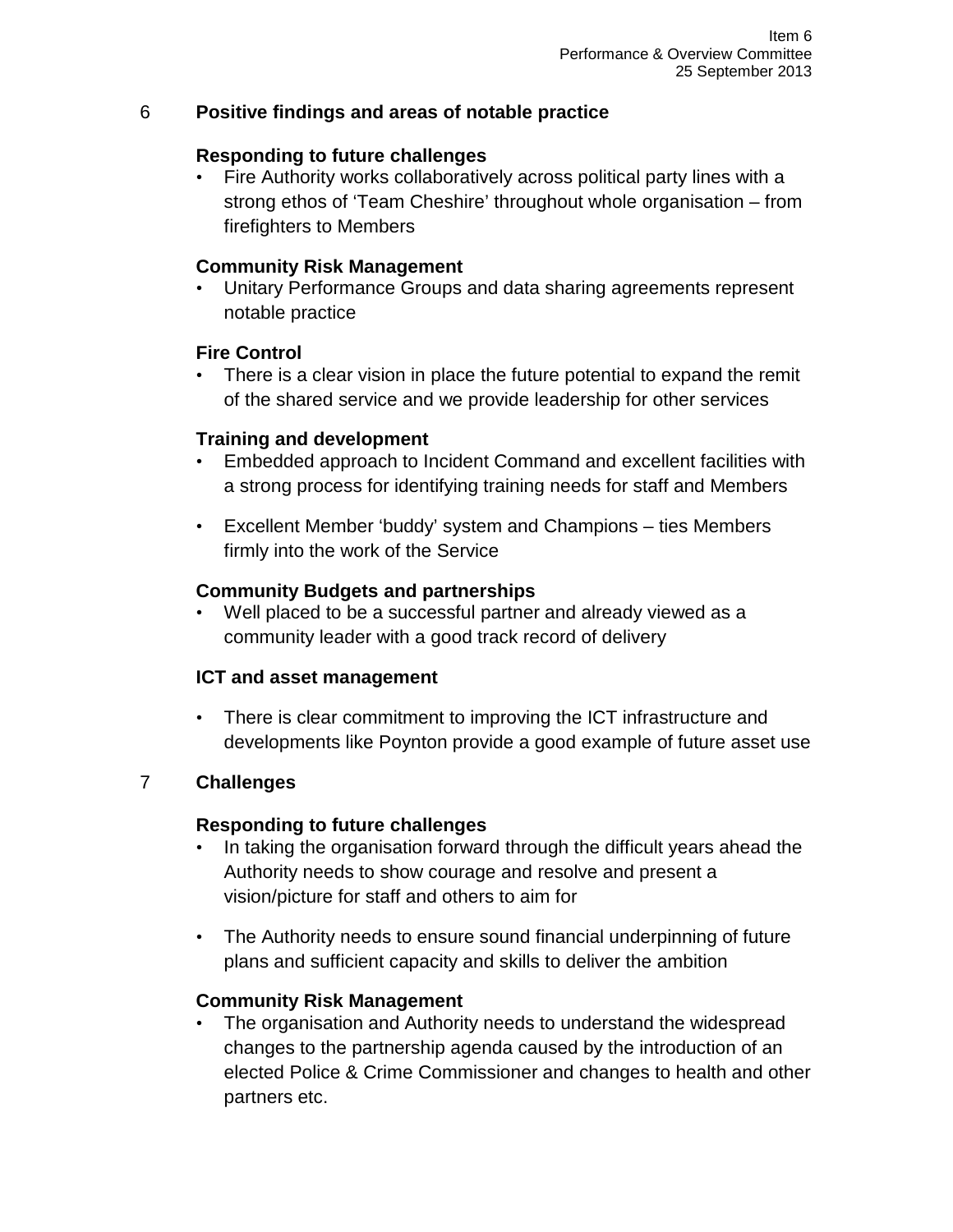• The consultation on Operational Response Review should be robust and involve Members as a key component (joint enterprise between Service and Authority)

### **Fire Control**

• All staff need to understand the rationale for the changes to control and the resilience of the Control function as the switch-over nears

### **Community budgets and partnerships**

- The Service should consider its approach to partnerships and the impact on partners
- The Authority should also consider all models of service delivery, including out-sourcing, shared services and commissioning others

## **Asset Management and ICT**

• Value for money reviews should be more coordinated with operational changes and tied to the vision of what the future service should look like

## **Progress**

- 8 The Service has made considerable progress against the areas identified by the Review Team in the months since the report was received. Activity to address the challenges identified by the team is captured in the following notes, however, the action plan provides a more in-depth analysis of action undertaken.
- 9 Responding to future challenges
	- Members and officers have developed a comprehensive vision and narrative for the future of the Service, which was promoted throughout the 2012 consultation, upon the launch of IRMP10 and subsequently.
	- The Medium Term Financial Plan is regularly updated and modelled and Members take the opportunity to discuss the financial assumptions underpinning their plans at each Planning Day.
- 10 Community Risk Management
	- Key planning tools such as the PESTELO analysis have explored the impact of Police and Crime Commissioners and other changes to partnership structures.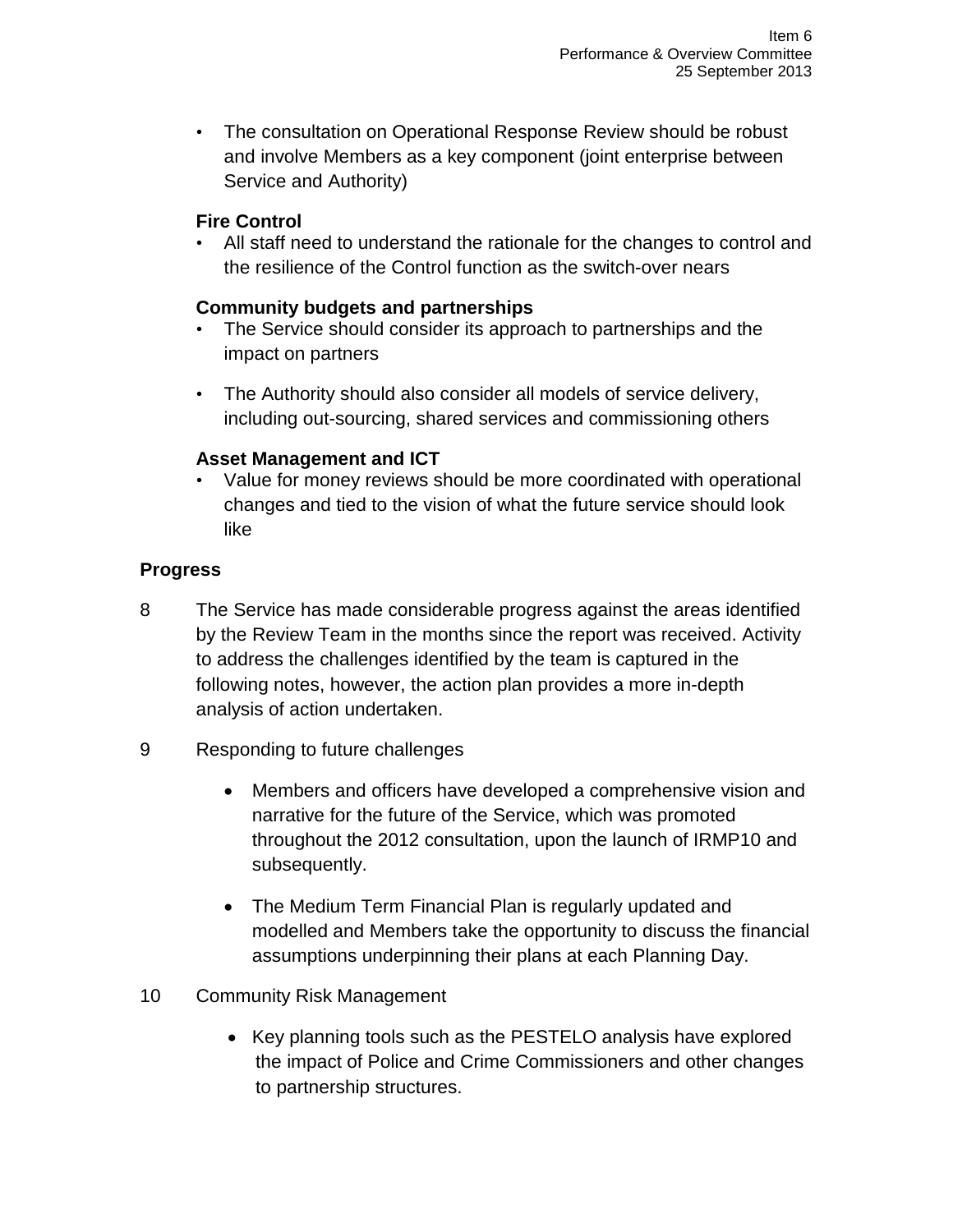- The consultation process for IRMP10 was comprehensive, robust and was accredited by the national Consultation Institute as meeting best practice.
- 11 Fire Control
	- Communication to staff, partners and communities included information on the rationale for changing control and mobilising functions. Ongoing communications have been detailed in the project plan and through internal arrangements for implementing the project.
- 12 Community budgets and partnership
	- A partnership sub-group ensures that partnership activity is coordinated across the Service and Service Management Team and Members receive regular updates.
	- A Members' working group has been established to fully consider a full range of delivery models that may be appropriate/necessary to further the Authorities interests and/or aims, and new models are actively considered as part of the overarching framework for the Authority's programme of value for money reviews.
- 13 Asset Management and ICT
	- An agreed framework for undertaking and implementing value for money reviews has been agreed and implemented.
- 14 As with previous Operational Assessments, the attached action plan is being used to ensure that the actions identified above are being actioned by named officers.
- 15 The reporting of progress against the outcomes of the Peer Review will also be included as part of future Statements of Assurance, which Fire Authorities are required to produce on an annual basis under the terms of the Fire and Rescue National Framework 2012.

## **Financial Implications**

16 There are no direct financial implications arising from this report. However, any additional requirements introduced through the report may incur additional future costs.